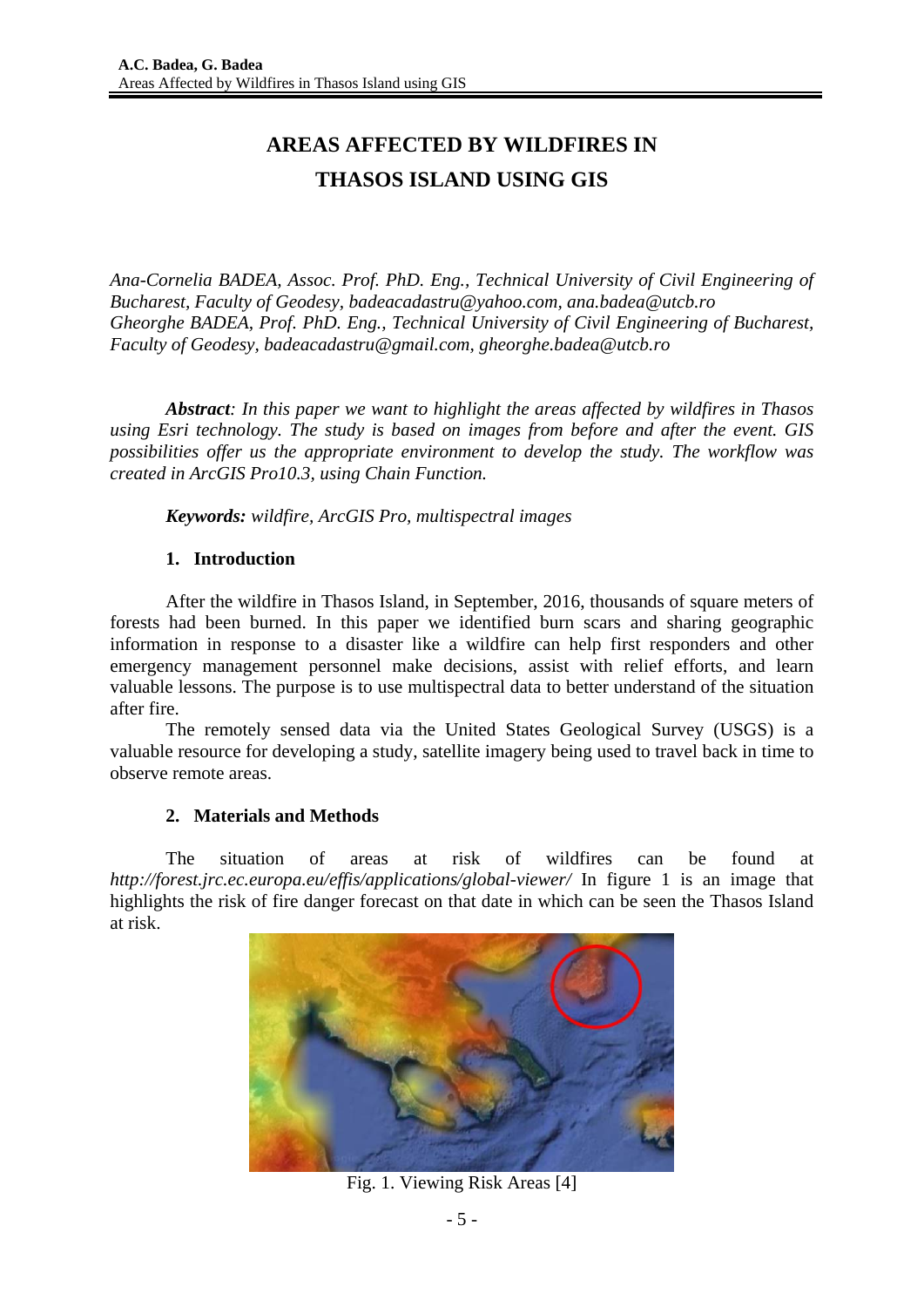Landsat is a multispectral satellite with characteristics from near infrared to shortwave infrared to even thermal energy. Certain features on the earth had different responses to these wavelengths.

Vegetation absorbs blue and red energy and reflects some of the green energy that it receives from the sun, reflecting, to a higher degree, the amount of near infrared energy it receives. The characteristic of reflecting near infrared while absorbing red energy is used to identify vegetation and the degree of its health. Multispectral bands have several environmental uses, depending on what it is trying to observe.

Another useful resource is Copernicus. According with [6] "Copernicus (previously Global Monitoring for Environment and Security - GMES) is an EU programme for developing European information services based on satellite Earth Observation and in situ (non space) data." This program is implemented by the European Commission (EC) with the support from the European Space Agency (ESA) for the Space component and the European Environment Agency (EEA) for the in situ component. The main objective of Copernicus is to monitor and forecast the state of the environment on land, sea and in the atmosphere, in order to support climate change mitigation and adaptation strategies, the efficient management of emergency situations and the improvement of the security of citizens.



Fig. 2. http://emergency.copernicus.eu/

As software was used ArcGIS Pro 1.3. According with [4], ArcGIS Pro is the essential application for creating and working with spatial data, providing tools to visualize, analyze, compile, and share the data, in 2D and 3D environments. Image classification is enhanced in the last version of the software. Remote sensing image classification is a workflow that results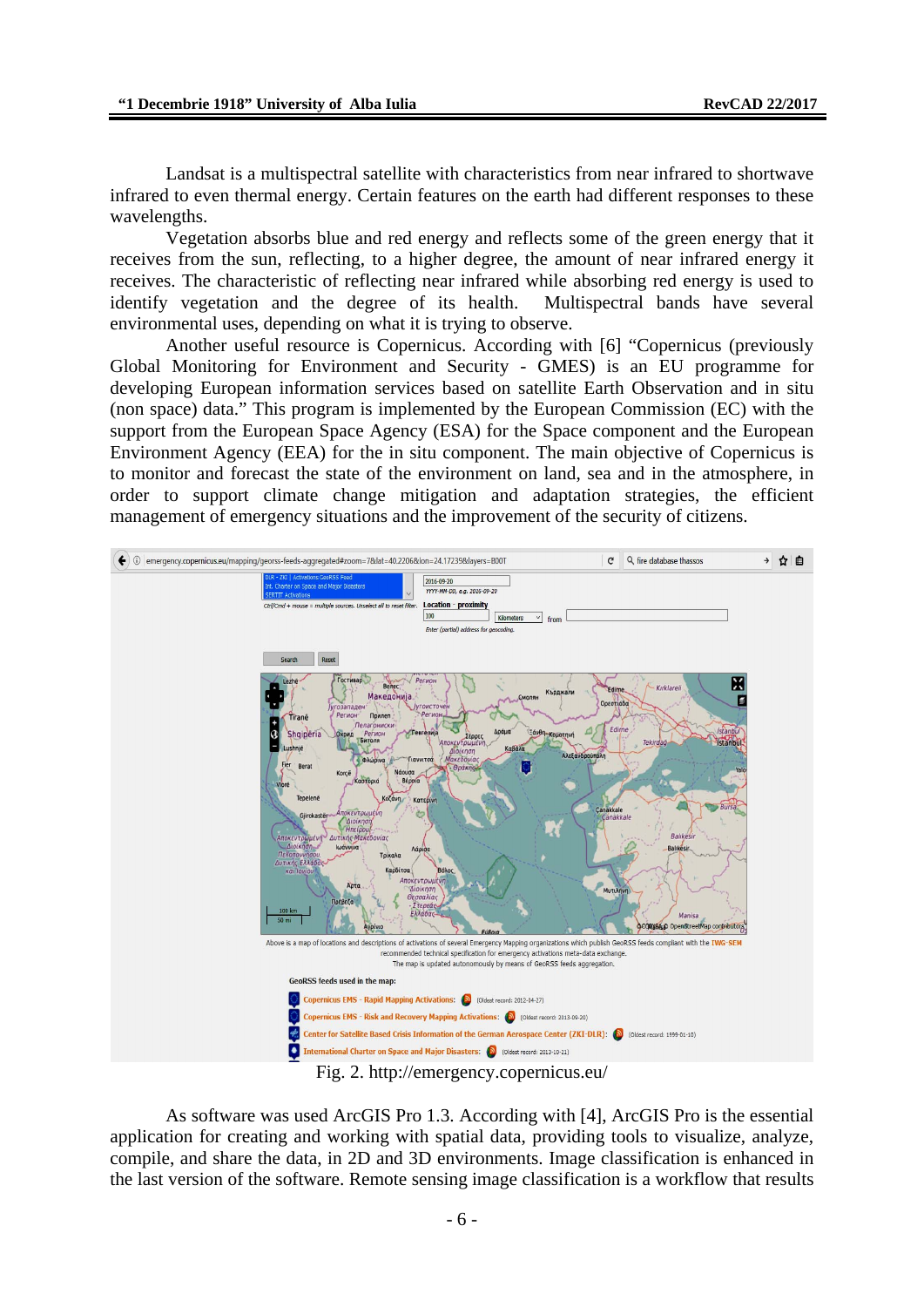in a thematically classified map of imagery. There are many stages of processing that are necessary to create an accurate classification map. The Image Classification Wizard – which had been used in the paper - is a new tool composed of image classification best practices for guiding te users through the classification process in an efficient manner.

The ArcGIS Pro tool reference contains detailed information about all the tools provided with ArcGIS Pro. The tools are grouped into toolsets, which are then collected into toolboxes. By expanding a specific toolbox there could be found the following information: an overview that describes the purpose of the toolbox and gives a summary of each toolset the toolbox contains (when applicable, the summary also includes links to related topics), a licensing topic that summarizes the licensing requirements for every tool in the toolbox and nodes for each toolset in the toolbox.

By expanding a specific toolset there could be found the following information: an overview page that describes the organizing principle of the toolset and gives a summary of each tool in the toolset with a reference page for each tool in the toolset, when applicable, there will also be a Concepts node and this contains more detailed information about specific tools in the toolset.

# **3. Case Study**

On 11th of September, 2016, extremely hot and dry conditions were present in Thasos Island, Greece. All of these provided conditions for a series of wildfires that were set naturally, intentionally by humans, and by accident. It had been created a map project for multispectral analysis and added some pre-fire and post-fire imagery.

The pre-fire imagery used in the study was taken on 28th of August, 2016. The postfire imagery was taken on 13th of September, 2016. [7] It had been used the tool Band Combination. Band combinations allow to visualize multispectral imagery using parts of the electromagnetic spectrum that are invisible to human eyes. Combining different bands, certain features are highlighted by comparison with their surroundings, giving us a better understanding of phenomena. It had been created a custom band combination using the shortwave infrared and near infrared bands.

According with [3], the ratios are used between bands to create indexes that quantify a feature of interest. An index is different from a band combination because it's a way to quantify the state of the feature you're interested in. A simple index for example is to divide the near infrared band by the red band to understand vegetation and was one of the first instances of using this kind of band arithmetic. The number and complexity of band indexes has evolved in time. The most common approach is the normalized difference vegetation index (NDVI), which has the following expression: (Near Infrared - Red) / (Near Infrared + Red)

This formula can be used to create a burn index ratio. With Landsat, Band 5 is the Near Infrared band and Band 7 is the Shortwave band. The NBR equation mathematically compares the Near Infrared and Shortwave Infrared 2 bands (bands 5 and 7) to determine band severity. Another approach is: (Near Infrared – Shortwave Infrared)/(Near Infrared + Shortwave Infrared).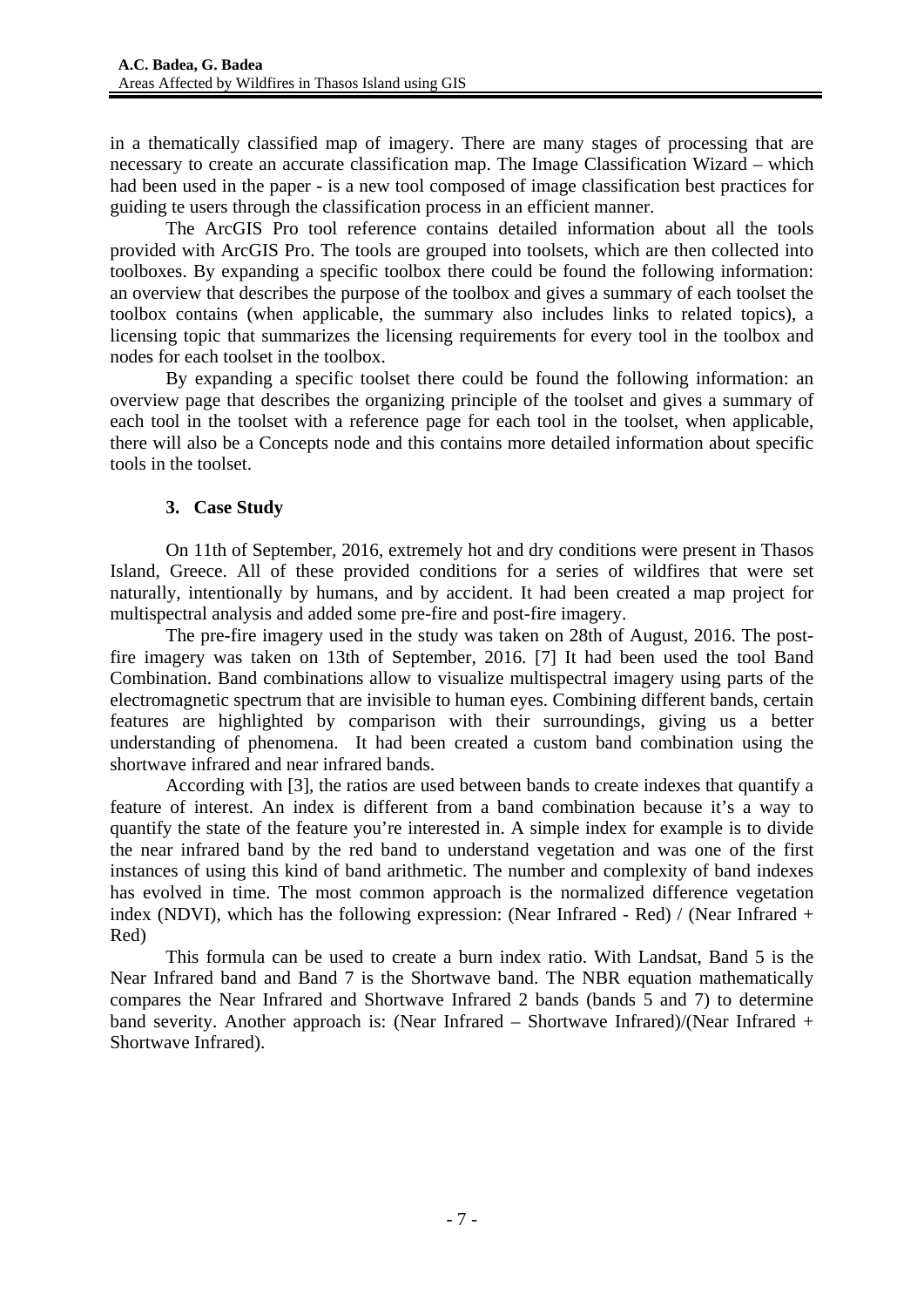

Fig. 4. Band Arithmetic Properties

The raster variable needed to be declared as public. The result of applying Burn Index Ratio is an imagery created is a grayscale image where the bright white areas are the deepest burns. There is a lot of noise in this image. In the second image were some clouds, which are being interpreted as heavily burned areas in the output. The assisted interpretation of the image is fundamental because of confusion due to these kinds of erroneous artifacts. Knowing generally where the burn scars are, the clouds can be successfully ignored.







Fig. 6. Parameters in Burn Index Ratio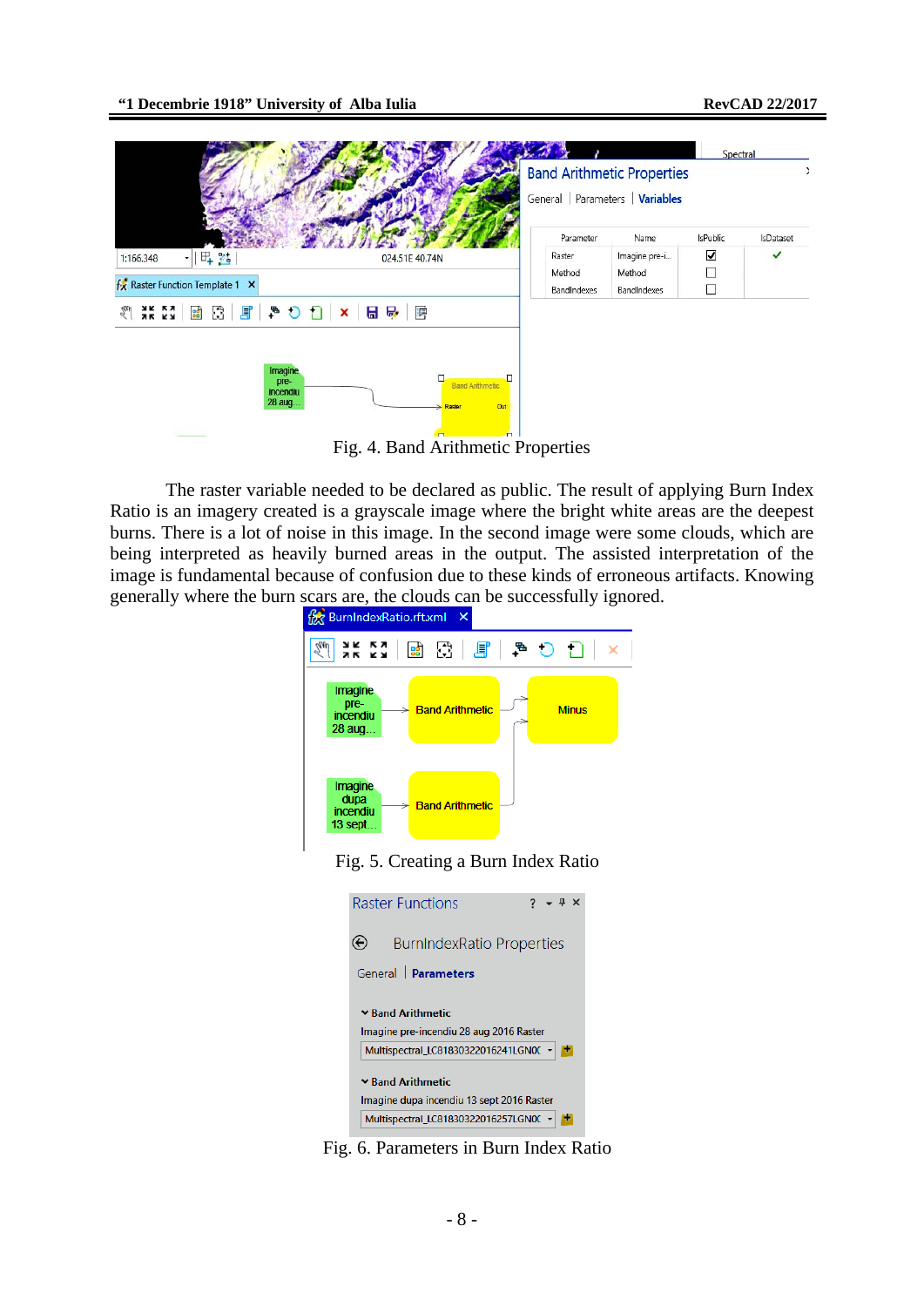

Fig. 7. Result of Applying Burn Index Ratio

Based on figure 7 it can't be seen how the vegetation is affected in any quantifiable sense. For this reason it had been added in the model one more step, remapping the values according to the figure 8. (adapted from [3])



Fig. 8. Values for Remap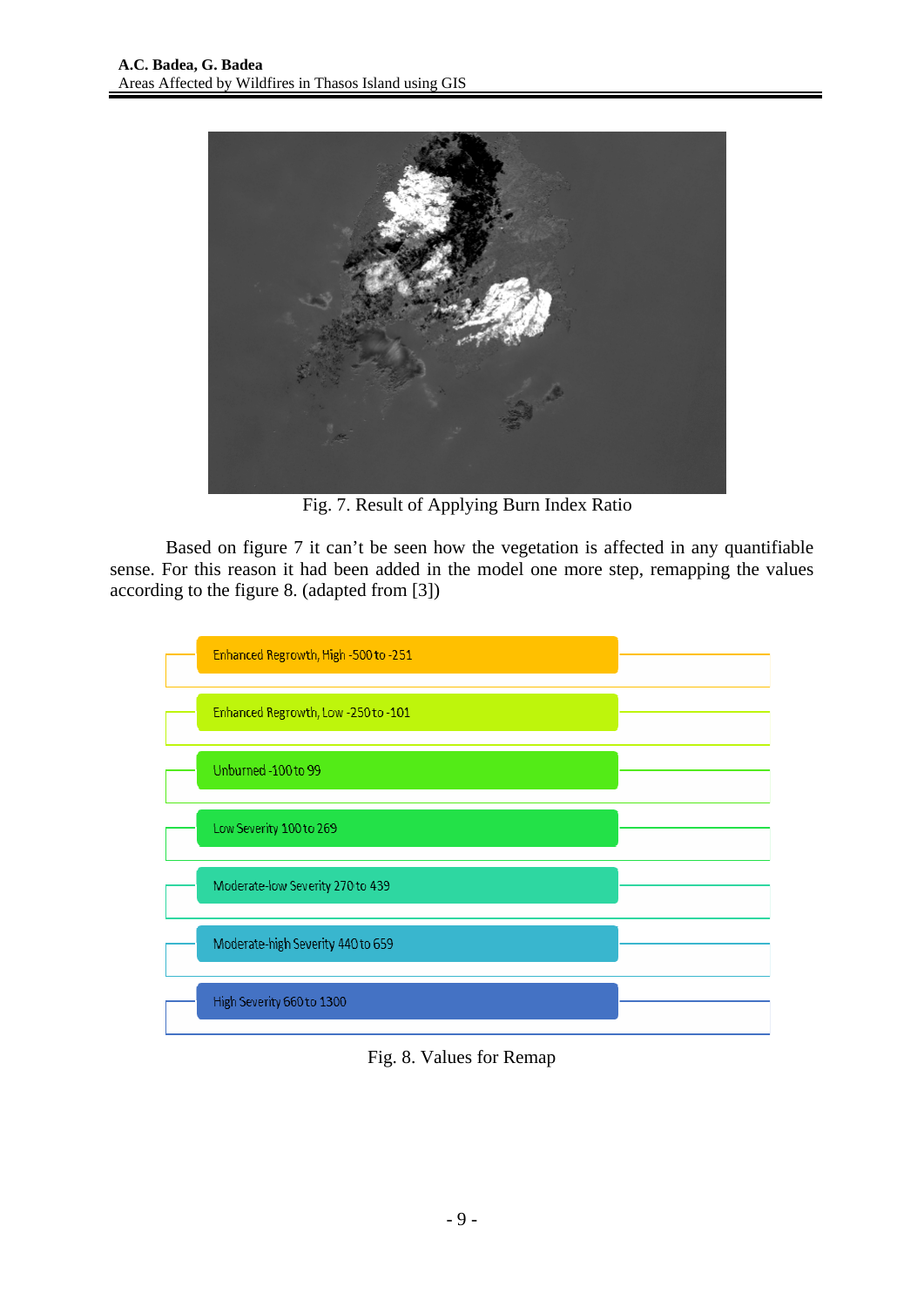| Contents<br>Y                                                                          | Search  | $\Box$                            | $\downarrow \sqrt{4}$ X<br>م | Map<br>$\times$    |                                          |
|----------------------------------------------------------------------------------------|---------|-----------------------------------|------------------------------|--------------------|------------------------------------------|
| x<br><b>Remap Properties</b><br>General   Parameters   Variables                       |         |                                   |                              |                    |                                          |
| Raster<br><minus.outputraster><br/>Remap Definition Type<br/>List</minus.outputraster> |         |                                   |                              |                    |                                          |
|                                                                                        | Minimum | Maximum                           | Output                       | NoData             | <b>田 24 182E 40.3</b><br>۰               |
| 1                                                                                      | $-0,5$  | $-0,25$                           | $-2$                         |                    |                                          |
| $\overline{2}$                                                                         | $-0,25$ | $-0,1$                            | $-1$                         | <b>COLLEGE</b>     | tio.rft.xml<br>×                         |
| 3                                                                                      | $-0,1$  | 0,1                               | $\mathbf 0$                  |                    | 멻<br>중<br>且                              |
| 4                                                                                      | 0,1     | 0,27                              | 1                            |                    |                                          |
| 5                                                                                      | 0,27    | 0,44                              | $\overline{c}$               |                    |                                          |
| 6                                                                                      | 0,44    | 0,66                              | 3                            |                    |                                          |
| 7                                                                                      | 0,66    | 1,3                               | 4                            |                    |                                          |
| ŵ                                                                                      |         |                                   |                              |                    |                                          |
|                                                                                        |         | √ Change Missing Values to NoData | OK                           | Cancel<br>$\cdots$ | □<br>Remap<br>Raster<br>Out <sub>2</sub> |
|                                                                                        |         |                                   |                              |                    | П<br>П                                   |

Fig. 9. Adding the Remap Function to the Model



Fig. 10. Setting the Color Scheme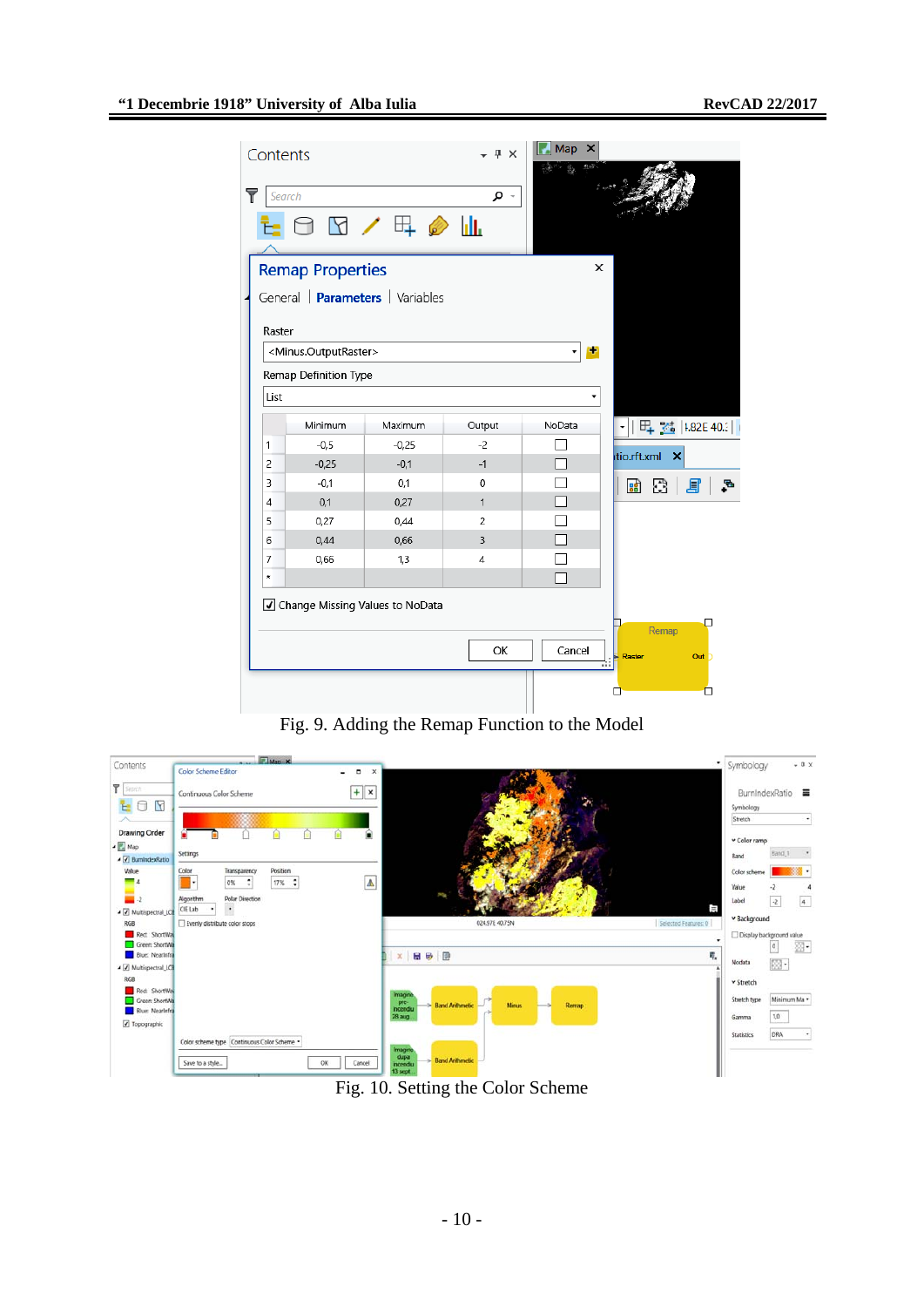

Fig. 11. Remap Results (yellow areas)

# **4. Comparison with the Results Published on Copernicus**

On Coperncus had been pblished EMSR180: Fires on Thassos Island, Coverage map: GeoRSS feed of all maps in this activation visualized on a map

The product is at Release: r02 - Version: v1 and it had been delivered on 2016-09- 15,17:51. The authorized user is Greece - General secretariat for Civil protection - Directorate for Emergency Planning and Response. Activation Reason was that ..on Saturday 10-09-2016 morning, four fires that started on the island of Thassos (NE Greece) and continue to burn for a third day. The fires were probably caused by strong lightning activity in the island that was not followed by rain (Dry storm). Villages have been evacuated." The requested product consisted by delineation and monitoring. [6]

The available shapefiles are those from figure 12. We made a comparison with the published product that can be seen in figure 13.

EMSR180\_01THASOS\_01DELINEATION\_MONIT01\_v1\_50000\_area\_of\_interest.shp

EMSR180\_01THASOS\_01DELINEATION\_MONIT01\_v1\_50000\_crisis\_information\_poly.shp

EM EMSR180\_01THASOS\_01DELINEATION\_MONIT01\_v1\_50000\_general\_information\_poly.shp

EMSR180\_01THASOS\_01DELINEATION\_MONIT01\_v1\_50000\_hydrography\_line.shp

EMSR180\_01THASOS\_01DELINEATION\_MONIT01\_v1\_50000\_populated\_places\_point.shp

EMSR180\_01THASOS\_01DELINEATION\_MONIT01\_v1\_50000\_settlements\_poly.shp

EMSR180\_01THASOS\_01DELINEATION\_MONIT01\_v1\_50000\_transportation\_line.shp

Fig. 12. Available shapefiles